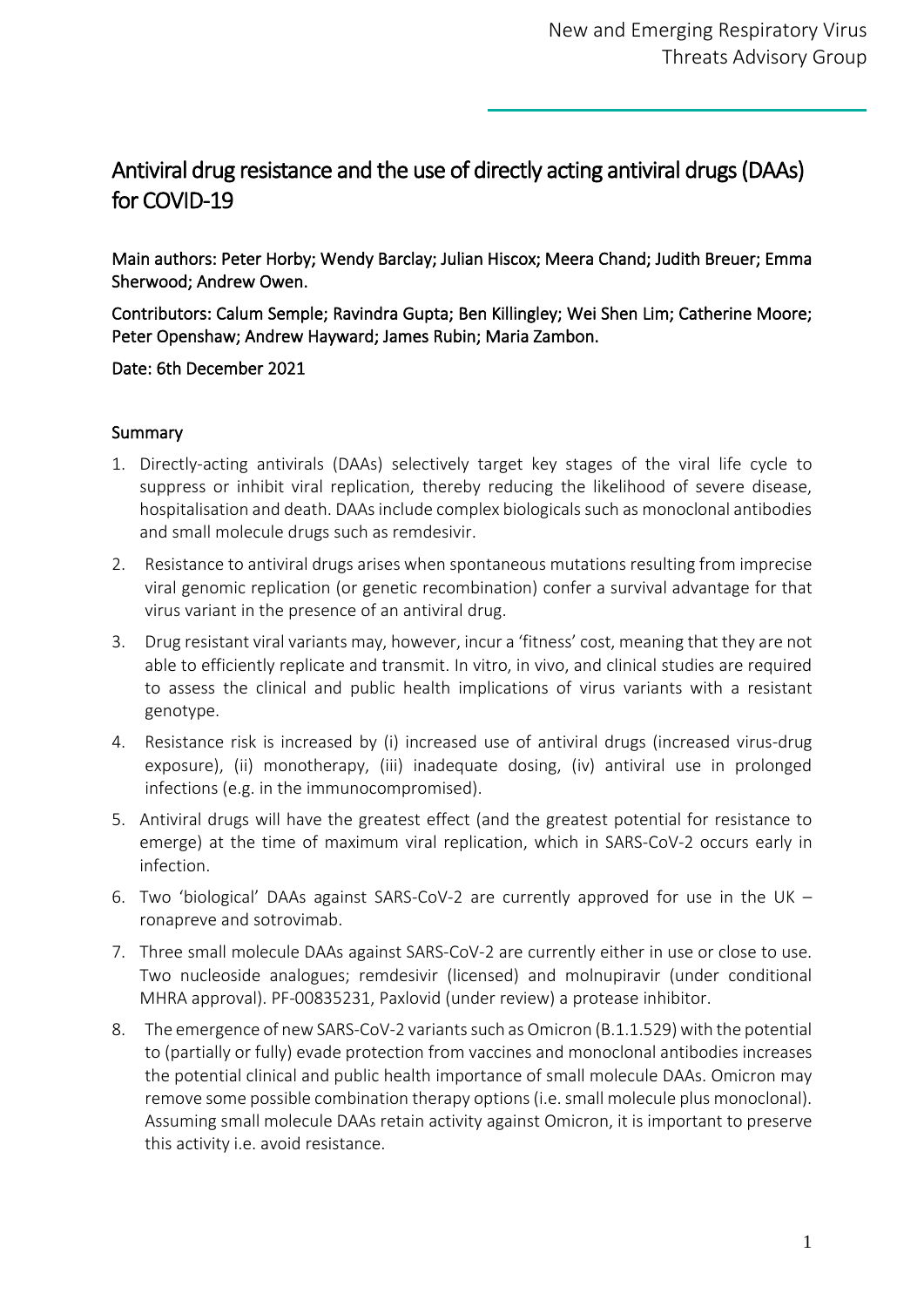- 9. SARS-CoV-2 resistance to monoclonal antibodies is a significant problem, but very little evidence has been published on the potential for SARS-CoV-2 to develop resistance to small molecule antiviral agents. No studies or clinical trial data investigating resistance to molnupiravir or Paxlovid are available. Resistance has been reported for other coronaviruses to some DAAs, however the resistance phenotype impaired viral fitness.
- 10. Different antivirals have different susceptibilities to resistance development depending on their target and their pharmacokinetics
- 11. In other viral infections, resistance to nucleoside analogue monotherapies emerges extremely readily whereas protease inhibitors are considered to be more durable. However, no data are yet available to establish if this is the case for SARS-CoV-2.

#### Recommendations

- 12. Although the propensity of current small molecule DAAs to develop SARS-CoV-2 resistance of clinical and public health significance is unknown, efforts to avoid, detect and mitigate resistance to these DAAs should be a high priority.
- 13. DAA dosing and duration should consider the need to minimise the risk of resistance. These are the same principles used for other antimicrobial therapies. It may be appropriate to provide monitoring and support of adherence.
- 14. Combination anti-viral therapy is, in theory, preferable to monotherapy in terms of a reduced risk of resistance and, possibly, improved clinical efficacy. The theoretical risk of promoting resistance is higher in patients who are immunocompromised, especially with inadequate therapy. There is, therefore, a pressing need to assess the safety, efficacy, and resistance potential of combinations of DAAs (and other) drugs.
- 15. From a regulatory and business perspective, consideration should be given around how trials that aim to combine drugs can be conducted and how combinations can be licensed.
- 16. Viral load and resistance monitoring, particularly in immunocompromised patients, will be needed to rapidly detect, evaluate, and mitigate emerging resistance.
- 17. Methods and procedures should be established to quickly assess the "fitness" and the clinical and public health relevance of any emerging antiviral resistant viral variants.
- 18. Prospective work is needed to establish which mutations can confer resistance on all potential DAAs, whether they carry a fitness cost for replication and transmission, and whether they affect disease. There is also a need to determine whether secondary mutations can subsequently restore fitness.
- 19. Ongoing work is needed to establish whether newly emerging variants, such as Omicron, differ in their propensity to evolve resistance because of other unrelated mutations in their genomes and/or their increased replication rate (if confirmed).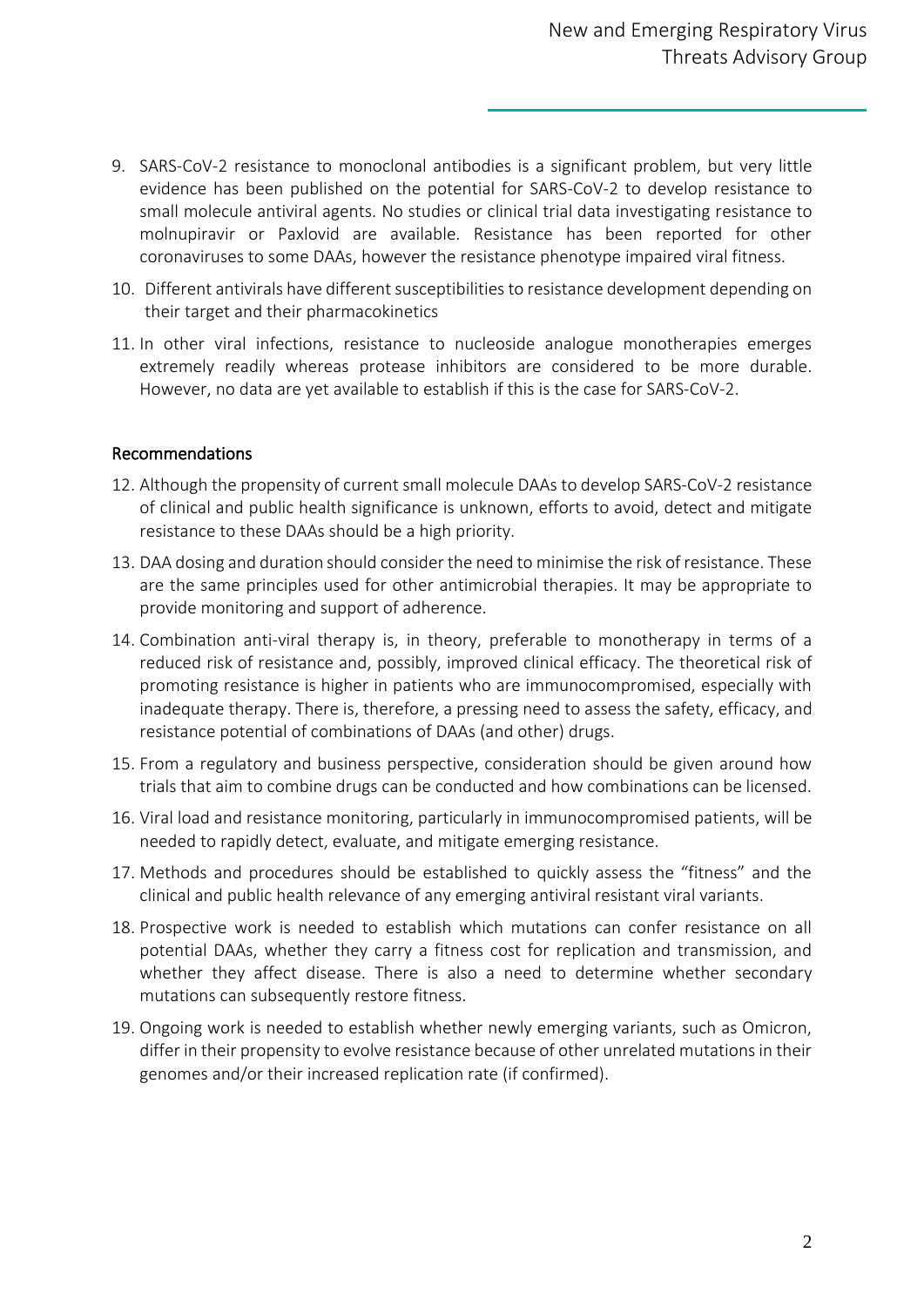#### **Background**

- 20. Antiviral drugs can be classified as either host-directed (e.g. ACE2 receptor blockade) or directly-acting antivirals (DAAs) depending upon their mechanism of action. DAAs directly target parts of the virus replication cycle and are considered to be more potent as antivirals than host-directed drugs.
- 21. DAAs include complex biologicals such as monoclonal antibodies and small molecule drugs such as remdesivir. They work by inhibiting or suppressing viral replication, leading to more rapid clearance of virus and decreased likelihood of immunopathological complications that result in severe disease, hospitalisation and/or death.
- 22. For DAAs, it is important to find viral targets which can be selectively inhibited, so as to minimise the impact on human proteins that conduct mechanistically similar processes. The latter carries increased risk of adverse drug reactions. Typically, key stages of the life cycle that have been proven to be successful for other viruses include host cell entry, copying of the viral genome, maturation of the virus or viral budding from the host cell. Key target proteins for RNA viruses (not exhaustive), and examples (not exhaustive) for SARS-CoV-2 are shown in the table below.

|                | <b>Replication stage</b>                 | <b>Example targets</b>                                               | Medicines (in bold = MHRA<br>approval)                                                                          |
|----------------|------------------------------------------|----------------------------------------------------------------------|-----------------------------------------------------------------------------------------------------------------|
| $\mathbf{1}$   | Viral attachment to host<br>cell         | Spike protein: MAbs<br>Transmembrane serine<br>protease 2 [TMPRSS2]: | Ronapreve, sotrovimab,<br>bamlanivimab + etesevimab.<br>Nafamostat                                              |
| 2              | Viral membrane fusion<br>and endocytosis |                                                                      |                                                                                                                 |
| 3              | Copying of the RNA<br>genome             | RNA-dependent RNA<br>polymerase (RdRP)                               | Nucleoside analogues<br>Chain terminators:<br>Remdesivir<br>Lethal mutagenesis:<br>Favipiravir and molnupiravir |
| $\overline{4}$ | Viral maturation                         | Protease (3CL/Mpro)                                                  | PF-00835231, Paxlovid                                                                                           |
| 5              | Assembly                                 |                                                                      |                                                                                                                 |
| 6              | Virus particle release                   |                                                                      |                                                                                                                 |

- 23. Antiviral drugs will have the greatest effect (and the greatest potential for resistance to emerge) at the time of maximum viral replication, which in SARS-CoV-2 occurs early in infection.
- 24. Viruses have a short replication cycle and billions of virus offspring are generated during a single infection. This provides huge opportunities for the random generation of virus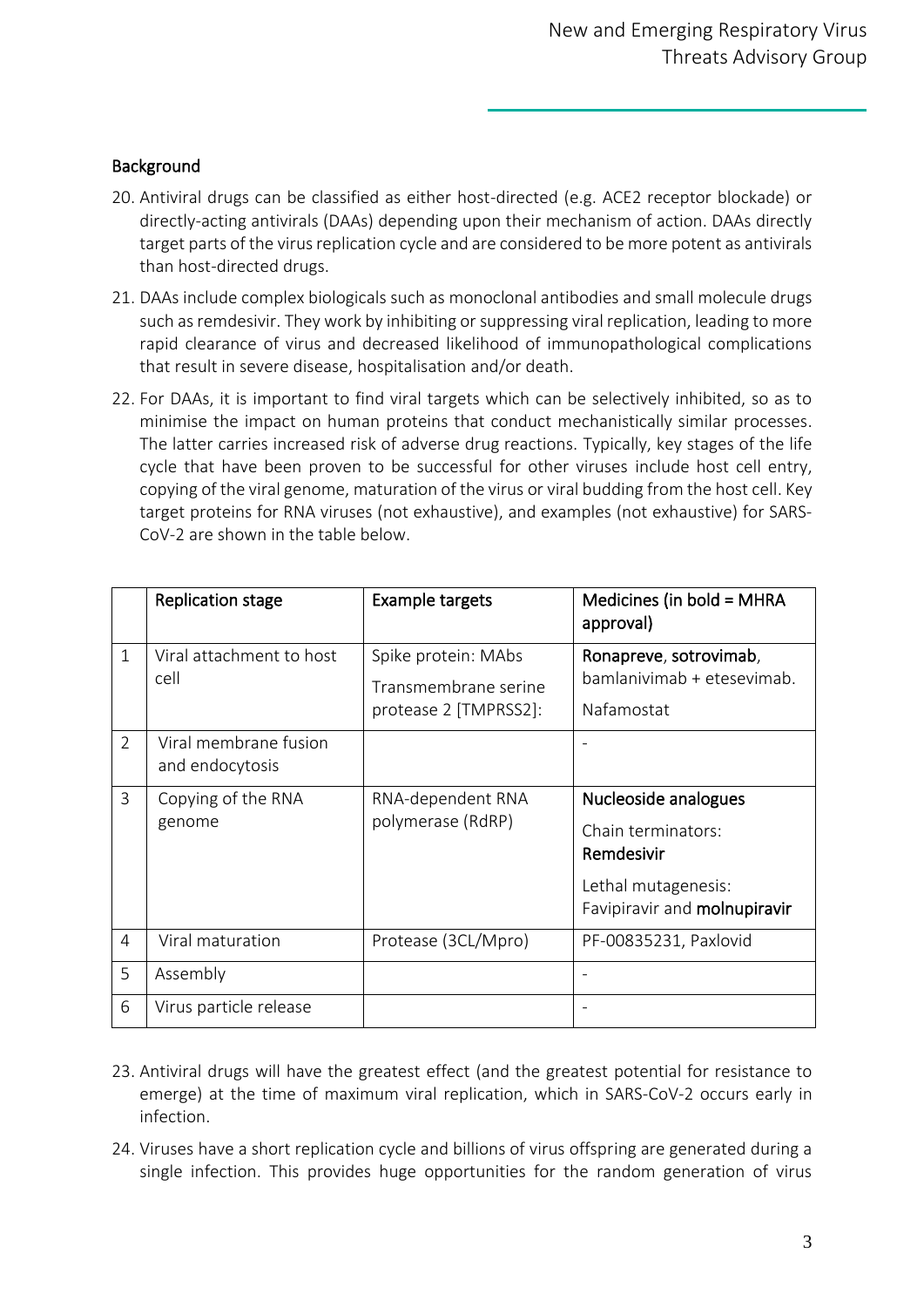variants through replication errors (e.g. point mutations, insertions, deletions or duplications). In addition, recombination is a hallmark trait of this genus, meaning that sections of genome are readily exchanged, resulting in insertion or deletion of tracts of RNA.

- 25. Resistance to antiviral drugs arises spontaneously through inherent variation in the genome sequence that occurs because of imprecise replication or recombination. When an antiviral drug is present, virions with chance genetic variation that confers a survival advantage against the drug are placed under a positive selective pressure. The resistance risk increases with increased numbers of infections and increased use of antiviral drugs.
- 26. The presence of resistance mutations may not, however, necessarily have clinical or public health implications. When a resistant variant is selected there can sometimes be a fitness cost to the virus meaning that the resistant variant may be disabled or in the absence of drug may replicate at a slower rate than its non-resistant counterparts. Therefore, it is important to assess the clinical and public health relevance of resistant viruses through in vitro, in vivo and clinical studies.
- 27. However, a lower replication rate may subsequently generate a selective pressure for accessory mutations in different sequences that restore fitness to the resistant variant.
- 28. If resistant virions can replicate efficiently and can be transmitted from one individual to another and if antiviral drugs are widely used, the selective pressure amplifies the number of resistant variants within the population as a whole.
- 29. Some general principles of antiviral drug resistance are:
	- a. *Variable versus conserved targets.* Some antiviral drug targets are inherently more variable than others, either because the targets are themselves under a selection pressure (e.g. the Spike glycoprotein is under immune selection pressure) or there is limited capacity for change in the target without rendering the virus non-viable. As such, different antivirals can have very different susceptibility to resistance development.
	- b. *Suboptimal dosage or pharmacokinetics* results in drug concentrations that are unable to fully inhibit replication and/or mean that concentrations fall below an adequate level between doses. At high drug concentrations, all viruses are prevented from replication and there is no opportunity for the random generation (and then selection) of resistant variants. At very low doses the selective pressure is also very low, so resistance is unlikely. However, there may be a middle ground where the virus is able to replicate and the drug concentration is sufficient to exert significant selective pressure. Currently available DAAs have low potency compared to those that are robustly efficacious in other RNA infections meaning that higher concentrations need to be sustained, which is much harder to achieve without impractically high doses and/or toxicity. [Note that Paxlovid is boosted with ritonavir, presenting potential drug interaction challenges.]
	- c. *Treatment adherence.* Suboptimal adherence to the medication (e.g. failure to complete a course) also increases the time during which the virus can replicate in suboptimal concentrations of drug and therefore the resistance risk.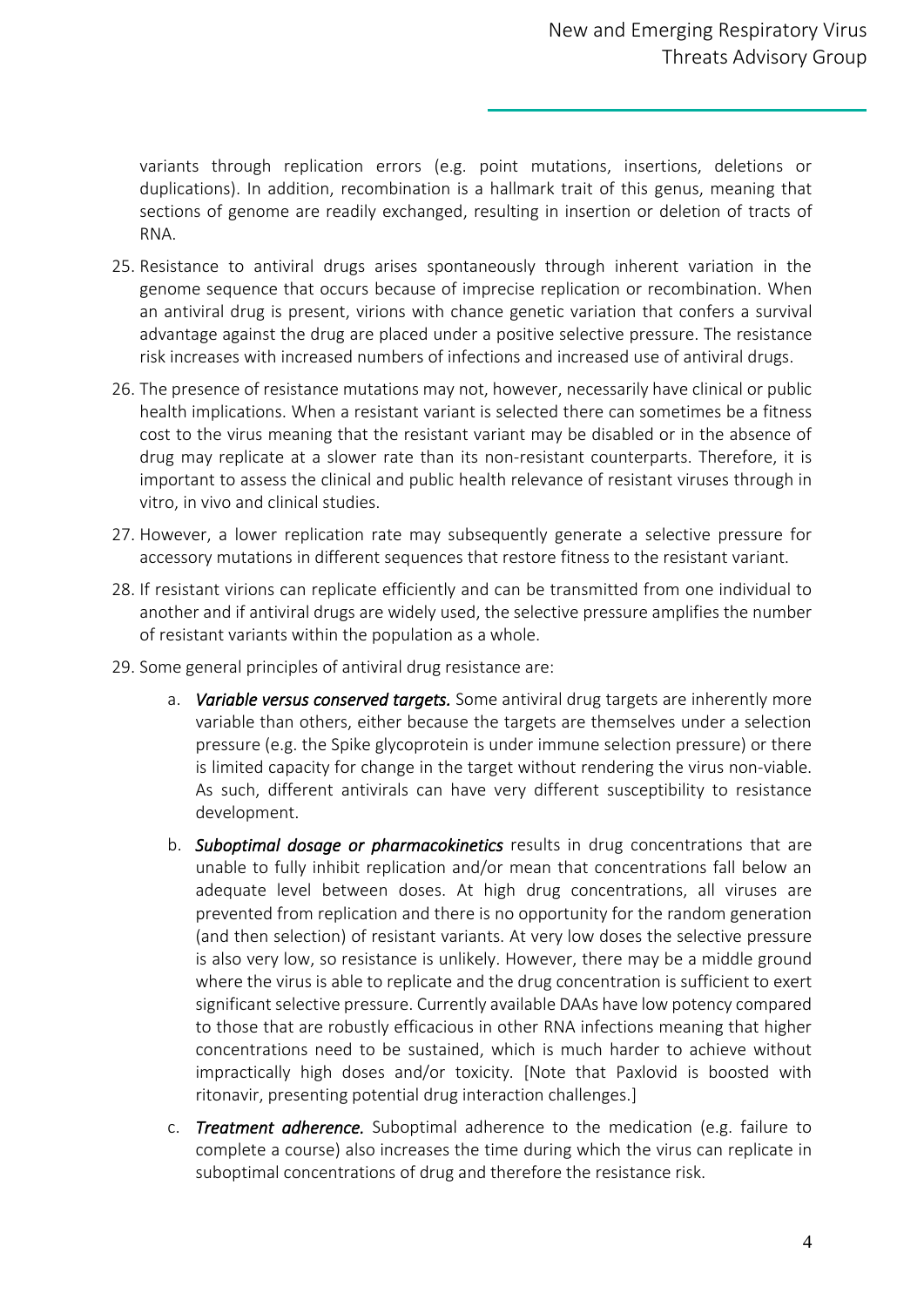- d. *Monotherapy versus combination therapy*. If drugs are deployed as monotherapies, as few as one mutation is required in order for a resistant variant to emerge. When drug combinations are deployed, multiple mutations in different regions of the viral genome are required to arise in unison to simultaneously confer resistance to all drugs in the regimen. If resistance emerges to one drug the other drug(s) inhibit its replication and vice versa. The probability of the spontaneous emergence of multiple key mutations within the same viral genome by chance is much lower than the probability of one key mutation arising. Combination therapy therefore provides a much higher barrier to the emergence of resistance than monotherapy.
- e. In addition, two drugs may act synergistically and therefore combination therapy can be more clinically effective, and at lower drug doses than required with monotherapy.
- f. For chronic viral infections, antiviral resistance is a major problem and combination therapy for RNA viruses that cause chronic and persistent infections including HIV and HCV is the evidence-based first line treatment globally to stem emergence of resistance.
- g. The evidence is less clear in short-lived (acute) viral infections. There is mixed evidence of the benefit from combination antiviral therapy for influenza in terms of clinical outcome or emergence of resistance (1). Oseltamivir is used widely as monotherapy in influenza and resistance is rare and has not become established, whereas the amantadine antiviral drugs are now no longer viable due to widespread resistance. Although nucleoside analogues are not routinely used to treat influenza, in vitro studies show that resistance to favipiravir can be selected and the mutations confer little or no fitness cost (2).

## *h. Combination therapies can take three different approaches.*

- i. Small molecules targeting different parts of the replication pathway e.g. molnupiravir (nucleoside analogue) and Paxlovid (protease inhibitor).
- ii. Different modalities targeting different parts of the replication pathway e.g. small molecule drugs (molnupiravir or paxlovid) with monoclonal antibodies (ronapreve, sotrovimab).
- iii. Multiple drugs targeting the same part of the replication pathway in different ways e.g. molnupiravir (pyrimidine nucleoside analogue) and remdesivir (purine nucleoside analogue).
- i. *Prolonged infection in immunocompromised people*. Immunosuppressed people are prone to prolonged infection because of their reduced ability to control virus replication. In the absence of an effective host antiviral response, it is harder to control viral replication with antiviral medicines alone and short course antivirals may be stopped before virus is fully eradicated. This can promote resistance in several ways. (i). There may be prolonged exposure to antiviral drugs whilst there is ongoing replication, increasing the opportunities for the generation and selection of resistant variants. (ii) Prolonged replication may also provide an opportunity for the development of mutations that compensate for any loss of fitness in resistant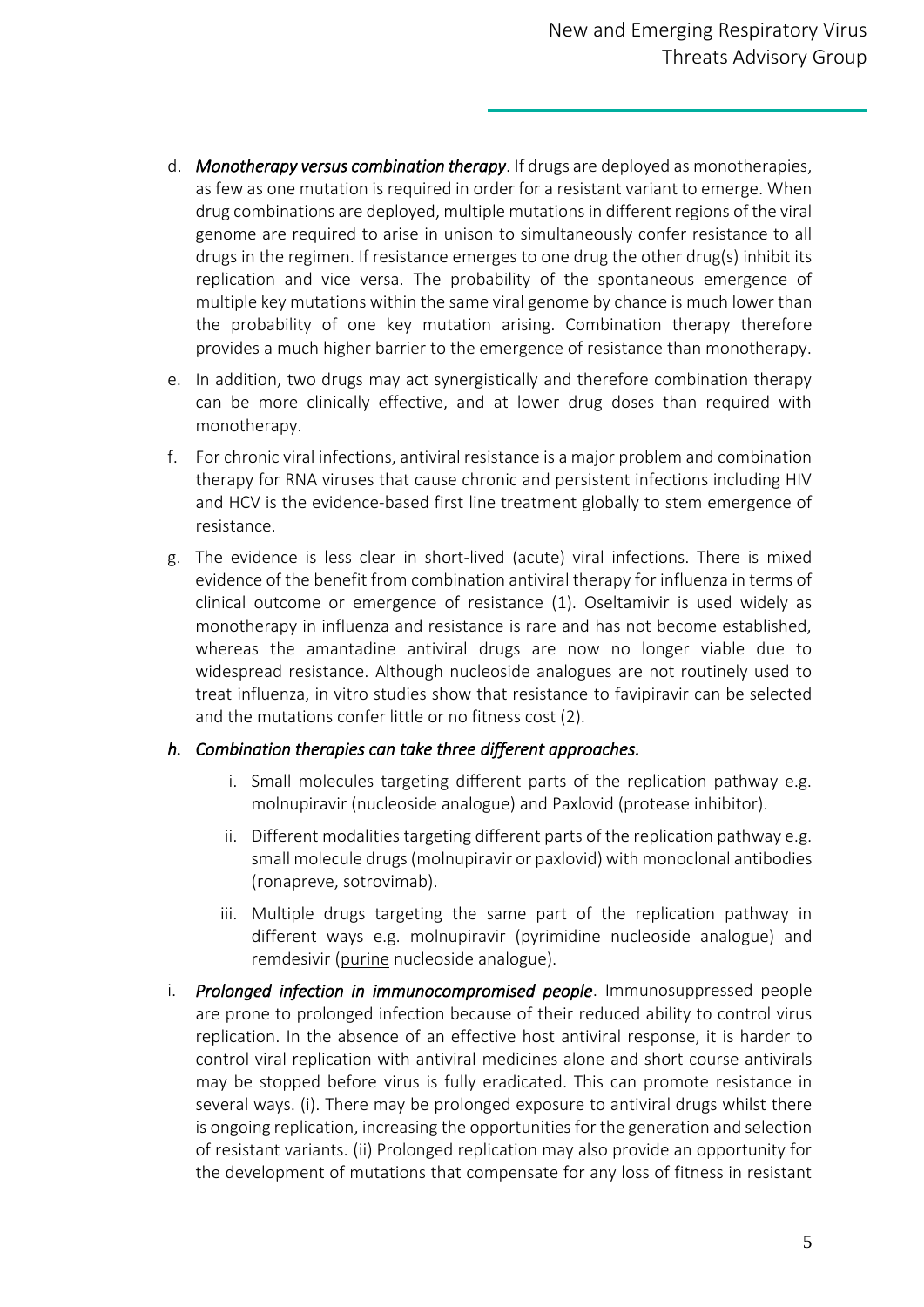viruses. (iii) Whilst the probability of simultaneous acquisition of two mutations conferring resistance to two different targets is very small, the probability of acquiring these sequentially is much higher (particularly for drugs with very different pharmacokinetic half-lives such as monoclonals and small molecules). Therefore, prolonged viral replication also increases the chances of multi-drug resistance.

- j. *Class-wide resistance*. For other viruses, like HIV, class-wide resistance (CWR) has been a significant challenge. CWR arises when resistance to one drug confers resistance to other drugs in the same class (e.g. resistance to one nucleoside conferring resistance to other nucleosides). The SARS-CoV-2 polymerase and protease will undoubtedly remain high value small molecule drug targets in future antiviral development and the avoidance of CWR therefore warrants careful consideration.
- k. Once resistance has emerged and become common within the population any subsequent attempts to combine that drug with another drug may be futile.

## Current COVID-19 situation and direct acting antivirals

- 30. At the time of writing, the emergence of new variants such as Omicron (B.1.1.529) with the potential to partially or fully evade immune protection from monoclonal antibodies may mean an increased importance of the role of small molecule DAAs, assuming they retain activity.
- 31. One DAA (remdesivir) is licensed, one DAA (molnupiravir) has a conditional approval from MHRA, and one DAA (Paxlovid) shows promise as therapies to inhibit SARS-CoV-2 replication.
- 32. Remdesivir is a nucleoside analogue that stalls RNA assembly by the RNA-dependent RNA polymerase through chain termination.
- 33. Molnupiravir is a nucleoside analogue that when incorporated into the replicated chain of viral RNA induces errors in subsequent copies which drive the virus towards 'error catastrophe' through lethal mutagenesis. The molecular event which is liable to resistance is the same for molnupiravir as it is for remdesvir (nucleoside incorporation by the polymerase). Molnupiravir is incorporated in place of pyrimidine nucleosides while remdesivir is incorporated in place of purine nucleosides.
- 34. PF-00835231, Paxlovid, targets the viral 3C protease (non-structural protein 5) which is necessary for the virus to mature into infectious virus able to infect new cells.
- 35. In HIV, resistance to first generation nucleoside analogues (3-5) and protease inhibitors (6- 7) readily emerged when drugs like zidovudine, saquinavir or ritonavir were given as monotherapies. Subsequent development focused upon a) ritonavir-boosting of protease inhibitors to improve the pharmacokinetics, b) optimising activity of next generation protease inhibitors against known protease inhibitor-resistant strains of virus, and c) combining protease inhibitors with two nucleoside analogue drugs. As a result, protease inhibitor-based triple drug combinations are considered to have a high genetic barrier to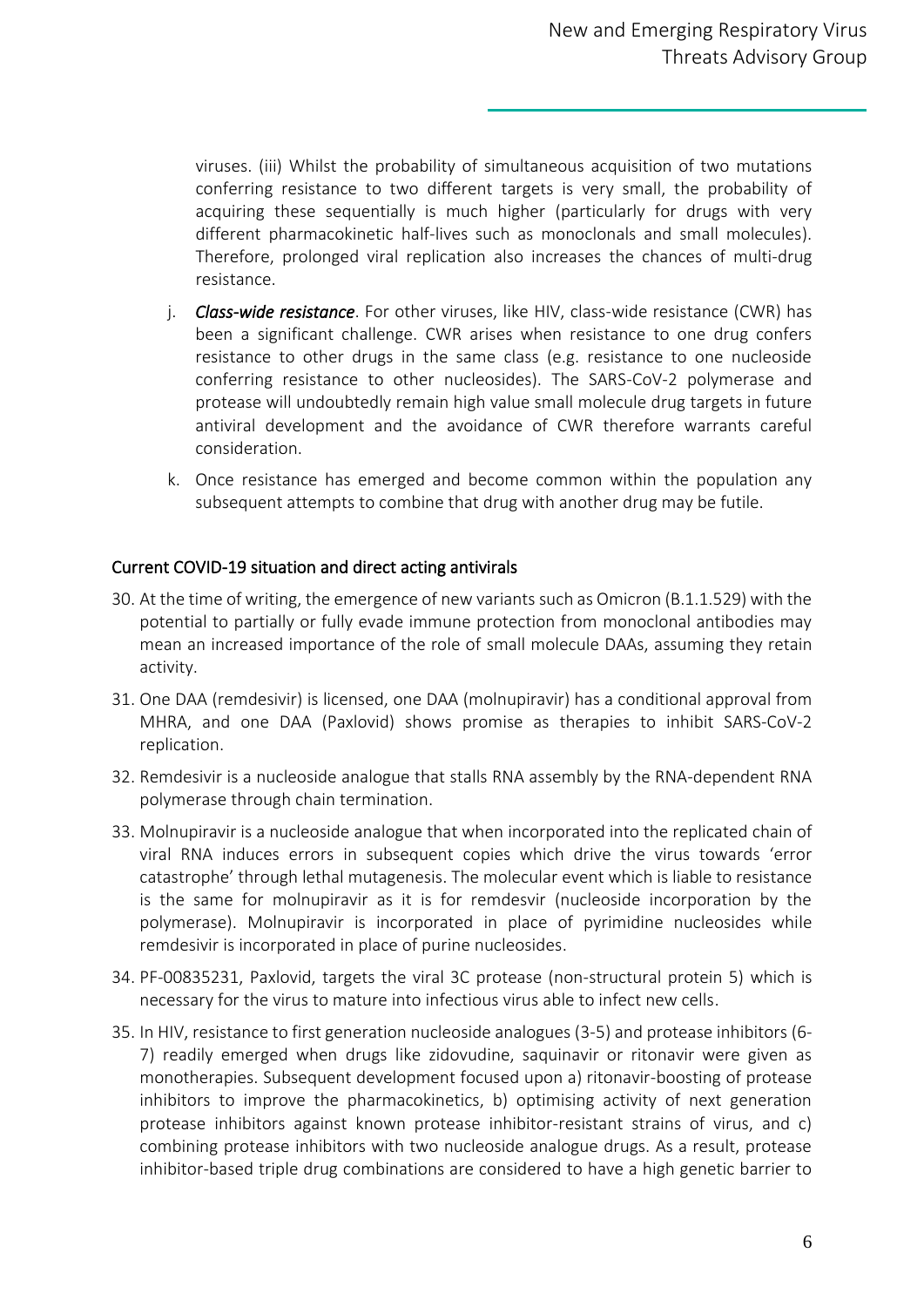drug resistance and became a mainstay of "salvage therapy" in patients with drug resistance. Insufficient data are currently available to take an informed view on whether there is a higher resistance liability in SARS-CoV-2 for nucleoside analogues (monupiravir or remdesivir) or the boosted protease inhibitor (paxlovid).

- 36. Very little evidence has been published on the potential of SARS-CoV-2 resistance to antiviral agents. However, *in-vitro* research with remdesivir demonstrated selection of an escape mutant with a specific amino acid substitution in the inhibitor targeted protein. Furthermore, a very recent preprint(8) described the emergence of this same mutation within an immunocompromised patient receiving remdesivir, and there have been two reports(9,10) of two remdesivir treatment courses being required to achieve a virological response, viral clearance and clinical resolution in two patients with compromised immune systems.
- 37. No studies or clinical trial data investigating resistance to molnupiravir or Paxlovid are available. The impact of the remdesivir escape mutation on the activity of molnupiravir also has not been described.
- 38. Resistance to monotherapies with some monoclonal antibodies has been consistently demonstrated in vitro and in clinical trials. The primary reason that monoclonal antibody therapies have been developed as dual therapy is to reduce the resistance risk associated with monotherapy.
- 39. Given the paucity of available research regarding antiviral resistance to SARS-CoV-2, research from similar antivirals and viruses can help inform evidence. Resistance has been reported for other coronaviruses to viral 3C protease inhibitors and RNA dependent RNA polymerase inhibitors, however the resistance phenotype impaired viral fitness in vitro and attenuated virulence in in vivo models(11).
- 40. Paxlovid has been shown in vitro to have additive or synergistic effects with remdesivir(12) so the combination with molnupiravir is also likely to show at least additive effect. A combination of favipiravir and molnupiravir was demonstrated to be more potent in Syrian golden hamsters than either drug alone(13). Early-stage experimental data has indicated several antiviral combinations with therapeutic potential in severe influenza (14), but there remains a need to assess efficacy in clinical trials.

## Recommendations

- 41. Although the propensity of current DAAs to develop SARS-CoV-2 resistance of clinical and public health significance is unknown, efforts to avoid, detect and mitigate resistance to these DAAs should be a high priority.
- 42. DAA dosing and duration should consider the need to minimise the risk of resistance. These are the same principles used for other antimicrobial therapies. It may be appropriate to provide monitoring and support of adherence.
- 43. Combination anti-viral therapy is, in theory, preferable to monotherapy in terms of a reduced risk of resistance and, possibly, improved clinical efficacy. The theoretical risk of promoting resistance is higher in patients who are immunocompromised, especially with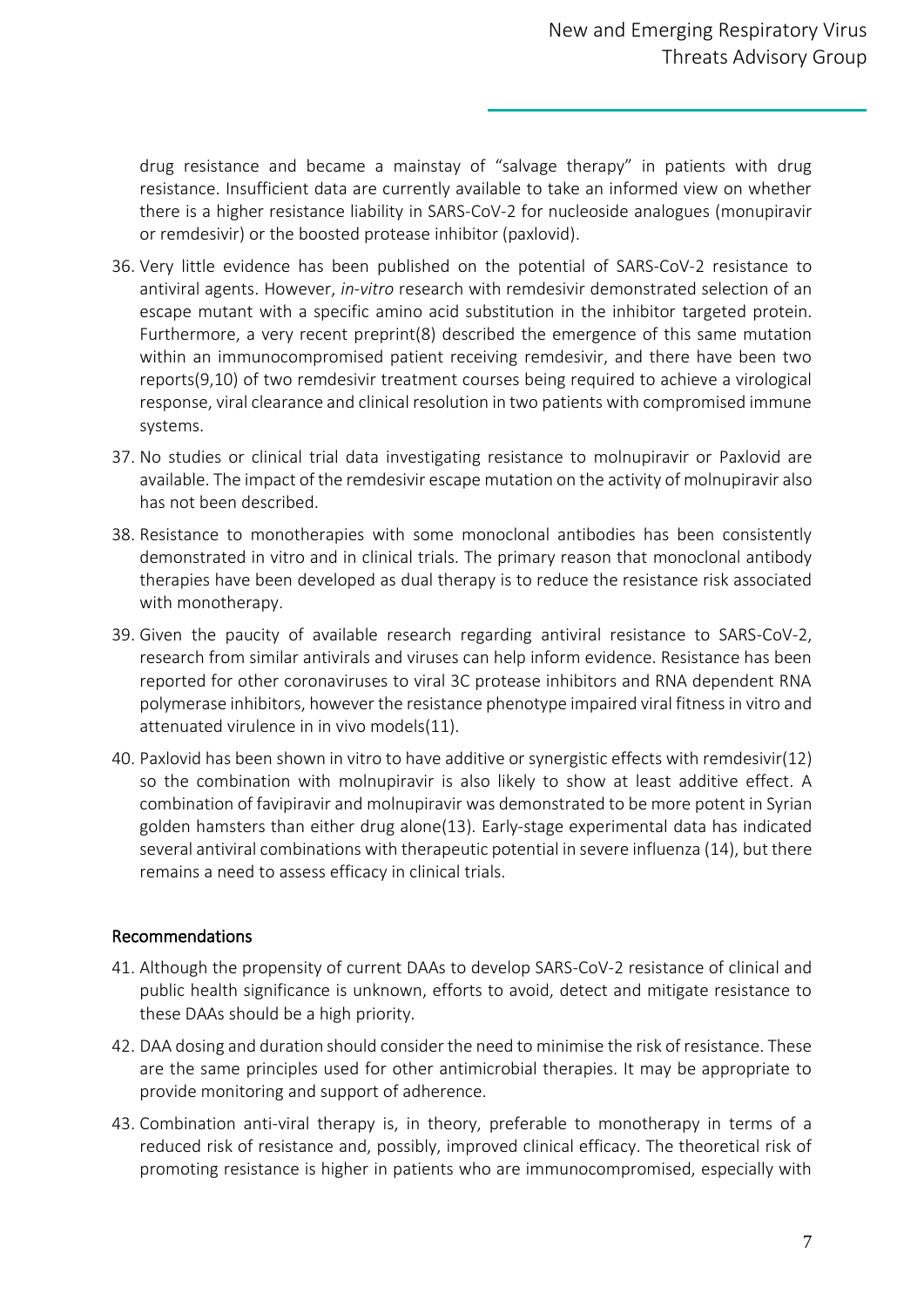inadequate therapy. There is, therefore, a pressing need to assess the safety, efficacy, and resistance potential of combinations of DAAs (and other) drugs.

- 44. From a regulatory and business perspective, consideration should be given around how trials that aim to combine drugs can be conducted and how combinations can be licensed.
- 45. Viral load and resistance monitoring, particularly in immunocompromised patients, will be needed to rapidly detect, evaluate, and mitigate emerging resistance.
- 46. Methods and procedures should be established to quickly assess the "fitness" and the clinical and public health relevance of any emerging antiviral resistant viral variants.
- 47. Prospective work is needed to establish which mutations can confer resistance on all potential DAAs, whether they carry a fitness cost for replication and transmission, and whether they affect disease. There is also a need to determine whether secondary mutations can subsequently restore fitness.
- 48. Further work is needed to establish whether newly emerging variants, such as Omicron, differ in their propensity to evolve resistance because of other unrelated mutations in their genomes and/or their increased replication rate (if confirmed).

## Supporting references:

- 1. Lampejo T. Influenza and antiviral resistance: an overview. Eur J Clin Microbiol Infect Dis. 2020;39(7):1201–8.
- 2. Goldhill DH, Te Velthuis AJW, Fletcher RA, Zambon M, Lackenby A, Barclay WS, et al. The mechanism of resistance to favipiravir in influenza. Proc Natl Acad Sci U S A. 2018 Nov 6;115(45):11613-11618.
- 3. Larder BA, Kemp SD. Multiple mutations in HIV-1 reverse transcriptase confer highlevel resistance to zidovudine (AZT). Science. 1989 Dec 1;246(4934):1155-8.
- 4. Kellam P, Boucher CA, Larder BA. Fifth mutation in human immunodeficiency virus type 1 reverse transcriptase contributes to the development of high-level resistance to zidovudine, Proc Natl Acad Sci U S A. 1992 Mar 1;89(5):1934-8.
- 5. Boucher CA, O'Sullivan E, Mulder JW, Ramautarsing C, Kellam P, Larder BA, Kempf DJ. et al. Ordered appearance of zidovudine resistance mutations during treatment of 18 human immunodeficiency virus-positive subjects. J Infect Dis. 1992 Jan;165(1):105-10.
- 6. Roberts NA. Drug-resistance patterns of saquinavir and other HIV proteinase inhibitors, AIDS, 1995 Dec;9 Suppl 2:27-S32.
- 7. Molla A, Korneyeva M, Gao Q, Vasavanonda S, Schipper PJ, et al. Ordered accumulation of mutations in HIV protease confers resistance to ritonavir. Nat Med. 1996 Jul;2(7):760-6.